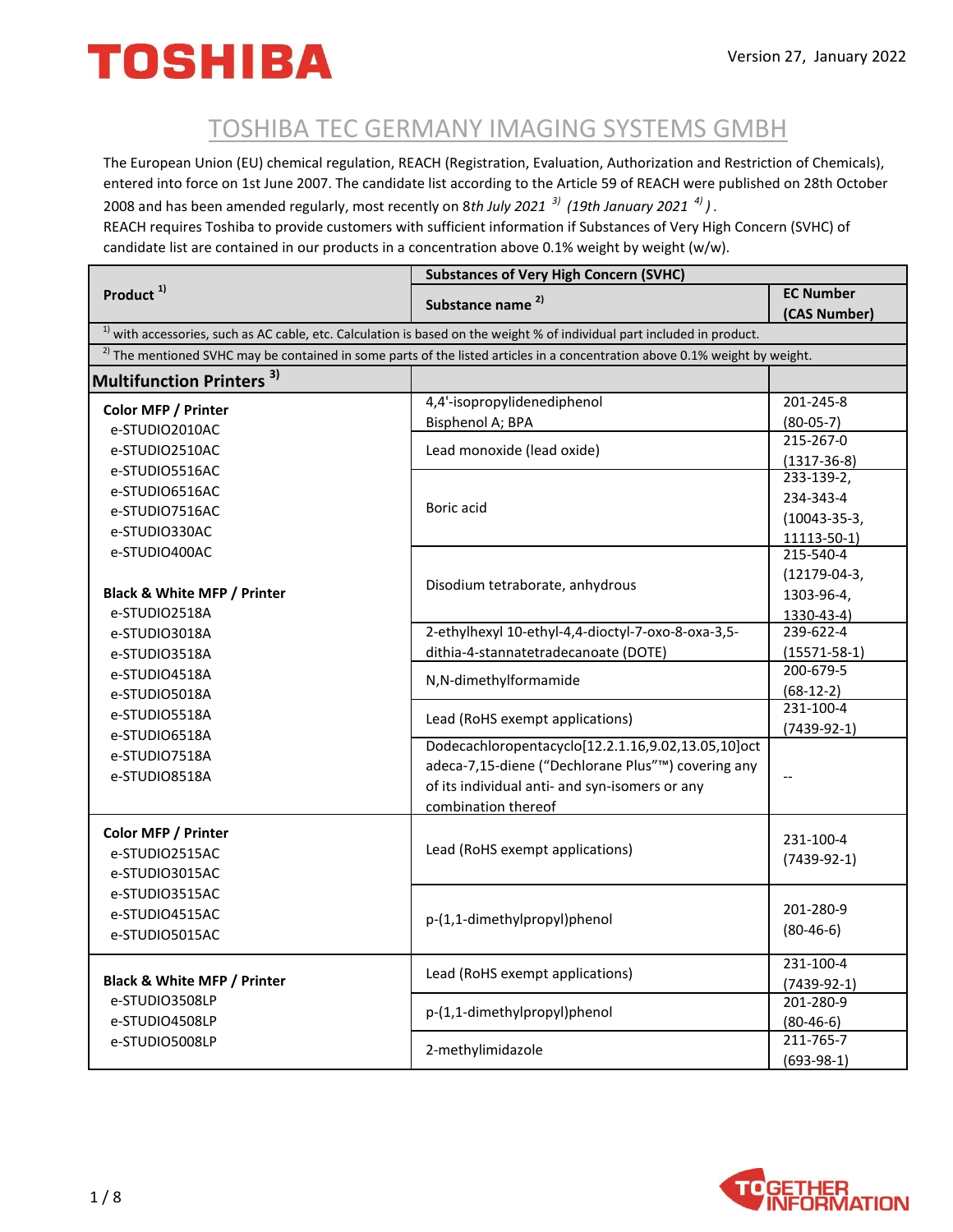|                                        | <b>Substances of Very High Concern (SVHC)</b>                                                                                     |                    |
|----------------------------------------|-----------------------------------------------------------------------------------------------------------------------------------|--------------------|
| Product <sup>1)</sup>                  | Substance name <sup>2)</sup>                                                                                                      | <b>EC Number</b>   |
|                                        |                                                                                                                                   | (CAS Number)       |
|                                        | $1$ ) with accessories, such as AC cable, etc. Calculation is based on the weight % of individual part included in product.       |                    |
|                                        | $^{2}$ ) The mentioned SVHC may be contained in some parts of the listed articles in a concentration above 0.1% weight by weight. |                    |
| <b>Black &amp; White MFP / Printer</b> | 4,4'-isopropylidenediphenol                                                                                                       | 201-245-8          |
| e-STUDIO2323AM                         | Bisphenol A; BPA                                                                                                                  | $(80-05-7)$        |
| e-STUDIO2823AM                         | Lead (RoHS exempt applications)                                                                                                   | 231-100-4          |
| e-STUDIO2329A                          |                                                                                                                                   | $(7439-92-1)$      |
| e-STUDIO2829A                          | Lead monoxide (lead oxide)                                                                                                        | 215-267-0          |
| e-STUDIO2822AM                         |                                                                                                                                   | $(1317 - 36 - 8)$  |
| e-STUDIO2822AF                         | Lead titanium trioxide                                                                                                            | 235-038-9          |
|                                        |                                                                                                                                   | $(12060 - 00 - 3)$ |
| <b>Color MFP / Printer</b>             |                                                                                                                                   |                    |
| e-STUDIO388CP                          |                                                                                                                                   | 231-100-4          |
| e-STUDIO338CS                          | Lead (RoHS exempt applications)                                                                                                   | $(7439-92-1)$      |
| e-STUDIO388CS                          |                                                                                                                                   |                    |
| e-STUDIO389CS                          |                                                                                                                                   |                    |
| e-STUDIO479CS                          |                                                                                                                                   |                    |
|                                        |                                                                                                                                   |                    |
| <b>Black &amp; White MFP / Printer</b> | 2-(2H-benzotriazol-2-yl)-4,6-ditertpentylphenol (UV-                                                                              | 247-384-8          |
| e-STUDIO408S                           | 328)                                                                                                                              | $(25973 - 55 - 1)$ |
| e-STUDIO409S                           |                                                                                                                                   |                    |
| e-STUDIO448S                           |                                                                                                                                   |                    |
| e-STUDIO478S                           |                                                                                                                                   |                    |
| e-STUDIO408P                           |                                                                                                                                   | 203-794-9          |
| e-STUDIO409P                           | 1,2-dimethoxyethane                                                                                                               | $(110-71-4)$       |
| e-STUDIO478P                           |                                                                                                                                   |                    |
| e-STUDIO528P                           |                                                                                                                                   |                    |

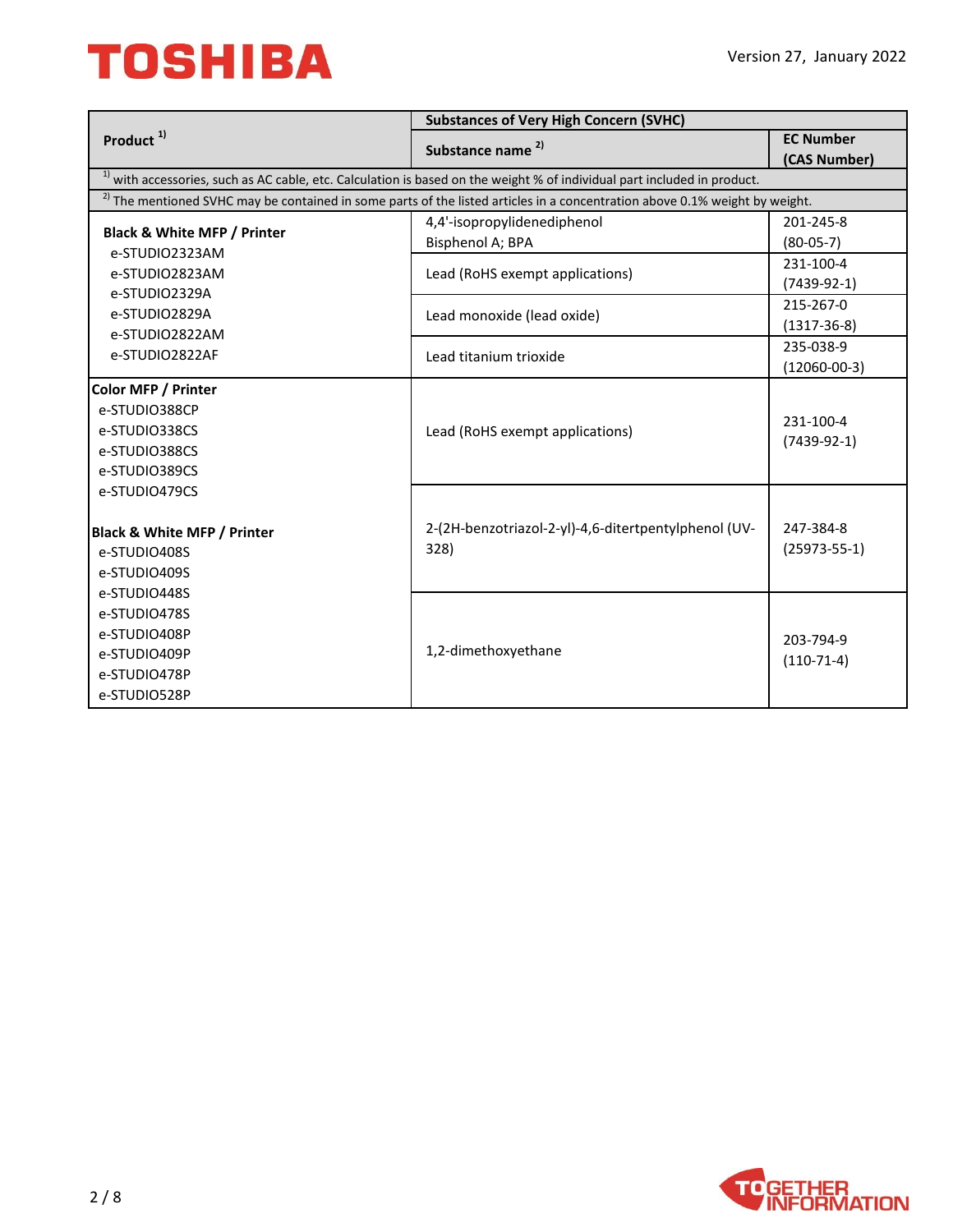|                                              | <b>Substances of Very High Concern (SVHC)</b>                                                                                          |                           |  |
|----------------------------------------------|----------------------------------------------------------------------------------------------------------------------------------------|---------------------------|--|
| Product $1$                                  | Substance name <sup>2)</sup>                                                                                                           | <b>EC Number</b>          |  |
|                                              |                                                                                                                                        | (CAS Number)              |  |
|                                              | $1$ ) with accessories, such as AC cable, etc. Calculation is based on the weight % of individual part included in product.            |                           |  |
|                                              | <sup>2)</sup> The mentioned SVHC may be contained in some parts of the listed articles in a concentration above 0.1% weight by weight. |                           |  |
| Barcode Systems <sup>4)</sup>                |                                                                                                                                        |                           |  |
|                                              |                                                                                                                                        | 235-727-4                 |  |
|                                              | Lead Titanium Zirconium Oxide                                                                                                          | $(12626-81-2)$            |  |
|                                              | Imidazolidine-2-thione; 2-imidazoline-2-thiol                                                                                          | 202-506-9                 |  |
|                                              |                                                                                                                                        | $(96-45-7)$               |  |
|                                              | 2-ethoxyethyl acetate                                                                                                                  | 203-839-2                 |  |
|                                              |                                                                                                                                        | $(111-15-9)$              |  |
|                                              | 1,2-dimethoxyethane; ethylene glycol dimethyl ether                                                                                    | 203-794-9                 |  |
|                                              | (EGDME)                                                                                                                                | $(110-71-4)$              |  |
|                                              | Diboron trioxide                                                                                                                       | 215-125-8                 |  |
| B-450 Series                                 |                                                                                                                                        | $(1303 - 86 - 2)$         |  |
| B-850 Series                                 | Lead oxide (lead monoxide)                                                                                                             | 215-267-0                 |  |
| <b>B-FP2D Series</b>                         |                                                                                                                                        | $(1317 - 36 - 8)$         |  |
| <b>B-FP3D Series</b>                         | Lead titanium trioxide                                                                                                                 | 235-038-9                 |  |
| <b>B-EP2D Series</b>                         |                                                                                                                                        | $(12060 - 00 - 3)$        |  |
| <b>B-EP4D Series</b>                         | 2-ethylhexyl 10-ethyl-4,4-dioctyl-7-oxo-8-oxa-3,5-                                                                                     | $(15571 - 58 - 1)$        |  |
| <b>B-EX4T Series</b>                         | dithia-4-stannatetradecanoate                                                                                                          |                           |  |
| <b>B-EX4D series</b>                         | Lead (RoHS exempt applications)                                                                                                        | 231-100-4                 |  |
| <b>B-EX6T Series</b><br><b>B-SX5T Series</b> | 4,4'-isopropylidenediphenol (bisphenol A; BPA)                                                                                         | $(7439-92-1)$             |  |
|                                              |                                                                                                                                        | 201-245-8                 |  |
| <b>B-SX6T Series</b>                         |                                                                                                                                        | $(80-05-7)$               |  |
| <b>B-SX8T Series</b>                         | Terphenyl, hydrogenated                                                                                                                | 262-967-7                 |  |
| <b>B-SX8R Series</b>                         |                                                                                                                                        | $(61788-32-7)$            |  |
| <b>B-SA4 Series</b>                          | TGIC (1,3,5-tris(oxiranylmethyl)-1,3,5-triazine-                                                                                       | 219-514-3                 |  |
| <b>BA410T Series</b>                         | 2,4,6(1H,3H,5H)-trione)                                                                                                                | $(2451 - 62 - 9)$         |  |
|                                              | 2-methyl-1-(4-methylthiophenyl)-2-                                                                                                     | 400-600-6                 |  |
| <b>BA420T Series</b>                         | morpholinopropan-1-one                                                                                                                 | $(71868 - 10 - 5)$        |  |
| <b>DB-EA4D Series</b>                        | Decamethylcyclopentasiloxane                                                                                                           | 208-764-9                 |  |
|                                              |                                                                                                                                        | $(541-02-6)$<br>208-762-8 |  |
|                                              | Dodecamethylcyclohexasiloxane                                                                                                          |                           |  |
|                                              |                                                                                                                                        | $(540-97-6)$<br>209-136-7 |  |
|                                              | Octamethylcyclotetrasiloxane                                                                                                           |                           |  |
|                                              | 2-benzyl-2-dimethylamino-4'-                                                                                                           | $(556-67-2)$<br>404-360-3 |  |
|                                              |                                                                                                                                        | $(119313 - 12 - 1)$       |  |
|                                              | morpholinobutyrophenone                                                                                                                | 200-679-5                 |  |
|                                              | N,N-dimethylformamide; dimethyl formamide                                                                                              | $(68-12-2)$               |  |
|                                              |                                                                                                                                        |                           |  |

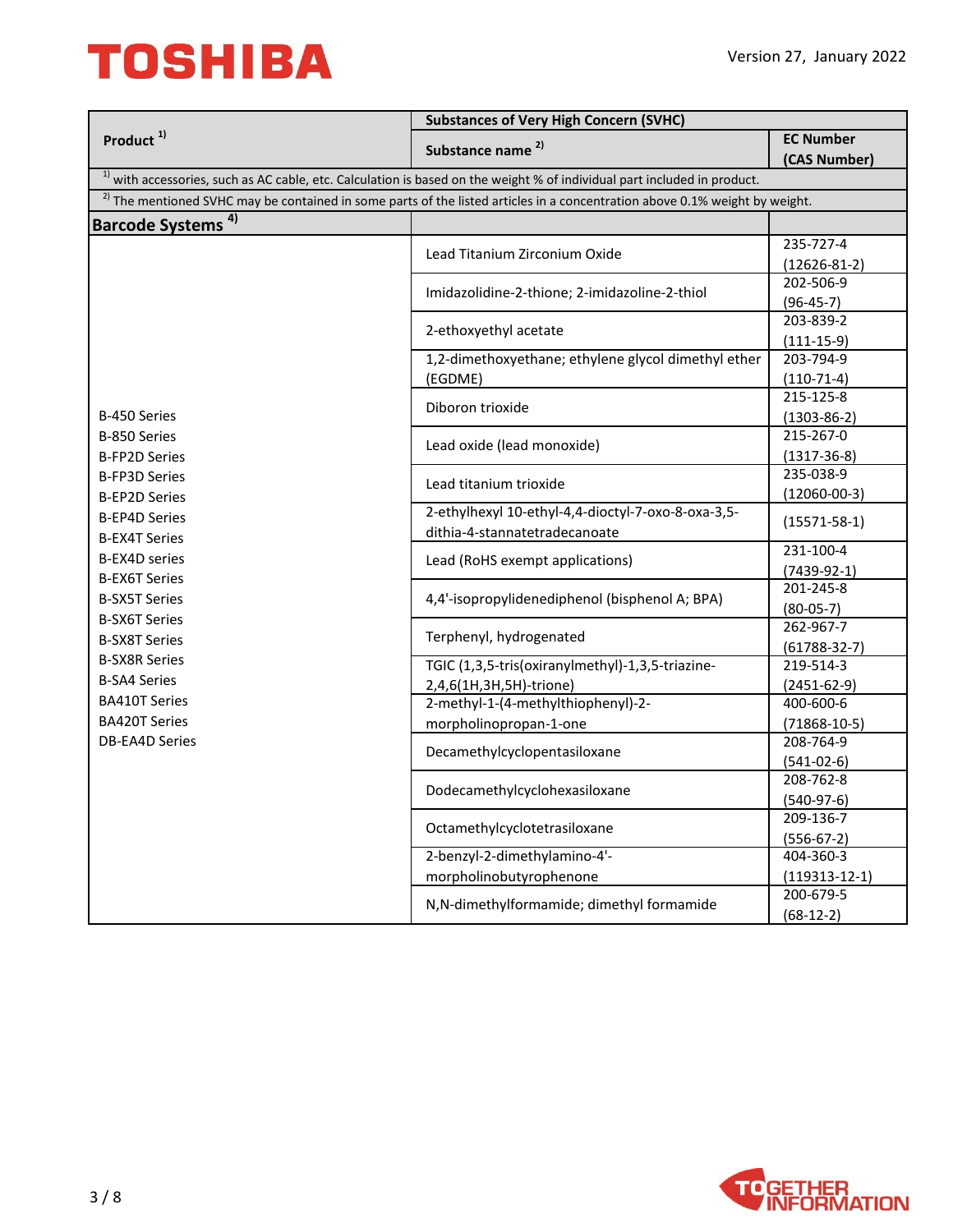|                                                                | <b>Substances of Very High Concern (SVHC)</b>                                                                                       |                                  |
|----------------------------------------------------------------|-------------------------------------------------------------------------------------------------------------------------------------|----------------------------------|
| Product <sup>1)</sup>                                          | Substance name <sup>2)</sup>                                                                                                        | <b>EC Number</b><br>(CAS Number) |
|                                                                | <sup>1)</sup> with accessories, such as AC cable, etc. Calculation is based on the weight % of individual part included in product. |                                  |
|                                                                | $^{2)}$ The mentioned SVHC may be contained in some parts of the listed articles in a concentration above 0.1% weight by weight.    |                                  |
| <b>B-EV4D Series</b>                                           |                                                                                                                                     |                                  |
| <b>B-EV4T Series</b>                                           |                                                                                                                                     | 231-100-4                        |
| <b>B-FV4D Series</b>                                           | Lead (RoHS exempt applications)                                                                                                     | $(7439-92-1)$                    |
| <b>B-FV4T Series</b>                                           |                                                                                                                                     |                                  |
|                                                                |                                                                                                                                     | 231-100-4                        |
|                                                                | Lead (RoHS exempt applications)                                                                                                     | $(7439-92-1)$                    |
|                                                                |                                                                                                                                     | 235-038-9                        |
|                                                                | Lead titanium trioxide                                                                                                              | $(12060 - 00 - 3)$               |
|                                                                |                                                                                                                                     | 247-094-1,                       |
| BV410D Series <sup>3)</sup>                                    |                                                                                                                                     | 243-072-0,                       |
| BV420D Series <sup>3)</sup>                                    | Hexahydromethylphathalic anhydride,                                                                                                 | 256-356-4,                       |
|                                                                | Hexahydro-4-methylphathalic anhydride,                                                                                              | 260-566-1                        |
|                                                                | Hexahydro-1-methylphathalic anhydride,                                                                                              | (25550-51-0,                     |
|                                                                | Hexahydro-3-methylphathalic anhydride                                                                                               | 19438-60-9,                      |
|                                                                |                                                                                                                                     | 48122-14-1,                      |
|                                                                |                                                                                                                                     | 57110-29-9)                      |
|                                                                |                                                                                                                                     |                                  |
| <b>Options &amp; Consumables for Multifunction Printers 3)</b> |                                                                                                                                     |                                  |
| <b>Mechanical Options for Multifunction Printers</b>           | 3)                                                                                                                                  |                                  |
| <b>PLATEN COVER</b>                                            |                                                                                                                                     | 231-100-4                        |
| KA-2507PC /5005PC                                              | Lead (RoHS exempt applications)                                                                                                     | $(7439-92-1)$                    |
|                                                                | Lead monoxide (lead oxide)                                                                                                          | 215-267-0                        |
| LARGE CAPACITY FEEDER                                          |                                                                                                                                     | $(1317 - 36 - 8)$                |
| MP-2502L-B / A-B                                               | Lead (RoHS exempt applications)                                                                                                     | 231-100-4                        |
|                                                                |                                                                                                                                     | $(7439-92-1)$                    |
| <b>LARGE CAPACITY FEEDER</b>                                   | Lead (RoHS exempt applications)                                                                                                     | 231-100-4                        |
| KD-1059A4-B / 1071                                             |                                                                                                                                     | $(7439-92-1)$                    |
| PAPER FEED PEDESTAL                                            | 4,4'-isopropylidenediphenol                                                                                                         | 201-245-8                        |
| KD-1039-B / 1058-B                                             | Bisphenol A; BPA                                                                                                                    | $(80-05-7)$                      |
| MY-1047-B                                                      | Lead (RoHS exempt applications)                                                                                                     | 231-100-4                        |
| PAPER FEED PEDESTAL                                            |                                                                                                                                     | $(7439-92-1)$<br>231-100-4       |
| MY-1043-B / 1050                                               | Lead (RoHS exempt applications)                                                                                                     | $(7439-92-1)$                    |
| <b>AUTOMATIC DUPLEX UNIT</b>                                   |                                                                                                                                     | 231-100-4                        |
| MD-0107                                                        | Lead (RoHS exempt applications)                                                                                                     | (7439-92-1)                      |
| <b>DESK</b>                                                    |                                                                                                                                     |                                  |
| MH-2507 / 5005 / 4000                                          |                                                                                                                                     |                                  |
|                                                                |                                                                                                                                     | 235-038-9                        |
| <b>FINISHER</b>                                                | Lead titanium trioxide                                                                                                              | $(12060 - 00 - 3)$               |
| MJ-1109-B / 1110-B / 1111-B / 1112-B                           | Lead (RoHS exempt applications)                                                                                                     | 231-100-4                        |
|                                                                |                                                                                                                                     | $(7439-92-1)$                    |
| <b>FINISHER</b>                                                | Lead (RoHS exempt applications)                                                                                                     | 231-100-4                        |
| MJ-1042-B                                                      |                                                                                                                                     | $(7439-92-1)$                    |
| TRAY                                                           | Lead (RoHS exempt applications)                                                                                                     | 231-100-4                        |
| MJ-5015                                                        |                                                                                                                                     | $(7439-92-1)$                    |

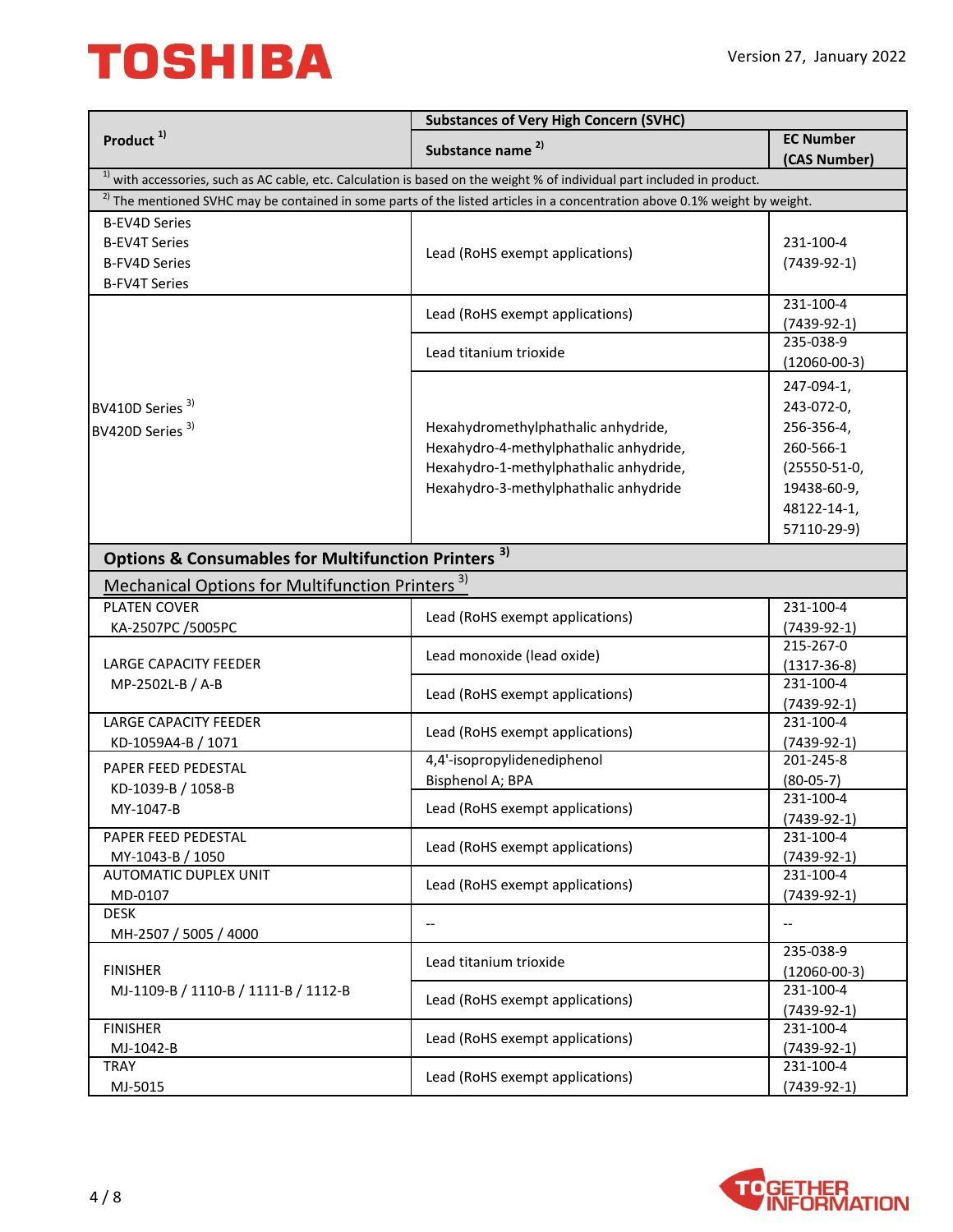|                                  | <b>Substances of Very High Concern (SVHC)</b>                                                                                          |                                  |
|----------------------------------|----------------------------------------------------------------------------------------------------------------------------------------|----------------------------------|
| Product <sup>1)</sup>            | Substance name <sup>2)</sup>                                                                                                           | <b>EC Number</b><br>(CAS Number) |
|                                  | <sup>1)</sup> with accessories, such as AC cable, etc. Calculation is based on the weight % of individual part included in product.    |                                  |
|                                  | <sup>2)</sup> The mentioned SVHC may be contained in some parts of the listed articles in a concentration above 0.1% weight by weight. |                                  |
| <b>TRAY</b>                      |                                                                                                                                        |                                  |
| KA-6551-ET                       |                                                                                                                                        |                                  |
| KK-5005                          |                                                                                                                                        |                                  |
| <b>HOLE PUNCH UNIT</b>           |                                                                                                                                        |                                  |
| MJ-6105E / 6105F / 6105S         |                                                                                                                                        | 231-100-4                        |
| MJ-6106E / 6106F / 6106S         | Lead (RoHS exempt applications)                                                                                                        | $(7439-92-1)$                    |
| MJ-6011E / 6011F / 6011S         |                                                                                                                                        |                                  |
| <b>RADF</b>                      |                                                                                                                                        | 231-100-4                        |
| MR-3031-B                        | Lead (RoHS exempt applications)                                                                                                        | $(7439-92-1)$                    |
|                                  |                                                                                                                                        | 231-100-4                        |
|                                  | Lead (RoHS exempt applications)                                                                                                        | $(7439-92-1)$                    |
|                                  |                                                                                                                                        | 235-038-9                        |
| <b>DSDF</b>                      | Lead titanium trioxide                                                                                                                 | $(12060 - 00 - 3)$               |
| MR-4000-B                        | Dodecachloropentacyclo[12.2.1.16,9.02,13.05,10]oct                                                                                     |                                  |
|                                  | adeca-7,15-diene ("Dechlorane Plus"™) covering any                                                                                     |                                  |
|                                  | of its individual anti- and syn-isomers or any                                                                                         |                                  |
|                                  | combination thereof                                                                                                                    |                                  |
| <b>DRAWER MODULE</b>             |                                                                                                                                        | 231-100-4                        |
| MY-1044                          | Lead (RoHS exempt applications)                                                                                                        | $(7439-92-1)$                    |
| Stapler                          |                                                                                                                                        | 231-100-4                        |
| MJ-1045                          | Lead (RoHS exempt applications)                                                                                                        | $(7439-92-1)$                    |
| Job Separator                    |                                                                                                                                        |                                  |
| MJ-5014 / 5015 / 5016 / 5017 /   |                                                                                                                                        | 231-100-4                        |
| 5018 / 5019                      | Lead (RoHS exempt applications)                                                                                                        | $(7439-92-1)$                    |
| MJ-7004 / 7005                   |                                                                                                                                        |                                  |
| Keyboard                         | Lead (RoHS exempt applications)                                                                                                        | 231-100-4                        |
| GR-1260 / 1340                   |                                                                                                                                        | $(7439-92-1)$                    |
| Card Reader                      | Lead (RoHS exempt applications)                                                                                                        | 231-100-4                        |
| GB-2290LXK                       |                                                                                                                                        | $(7439-92-1)$                    |
|                                  | Lead (RoHS exempt applications)                                                                                                        | 231-100-4                        |
| Harness Kit for Coin Controller  |                                                                                                                                        | $(7439-92-1)$                    |
| GQ-1131                          | 4,4'-isopropylidenediphenol                                                                                                            | 201-245-8                        |
|                                  | Bisphenol A; BPA                                                                                                                       | $(80 - 05 - 7)$                  |
|                                  | Lead (RoHS exempt applications)<br>Lead titanium trioxide                                                                              | 231-100-4                        |
|                                  |                                                                                                                                        | $(7439-92-1)$                    |
|                                  |                                                                                                                                        | 235-038-9                        |
|                                  | 4,4'-isopropylidenediphenol                                                                                                            | $(12060 - 00 - 3)$<br>201-245-8  |
| <b>Erasing Unit</b><br>KH-1021EU | Bisphenol A; BPA                                                                                                                       |                                  |
|                                  | Dodecachloropentacyclo[12.2.1.16,9.02,13.05,10]oct                                                                                     | $(80-05-7)$                      |
|                                  | adeca-7,15-diene ("Dechlorane Plus"™) covering any                                                                                     |                                  |
|                                  | of its individual anti- and syn-isomers or any                                                                                         |                                  |
|                                  | combination thereof                                                                                                                    |                                  |
|                                  |                                                                                                                                        |                                  |

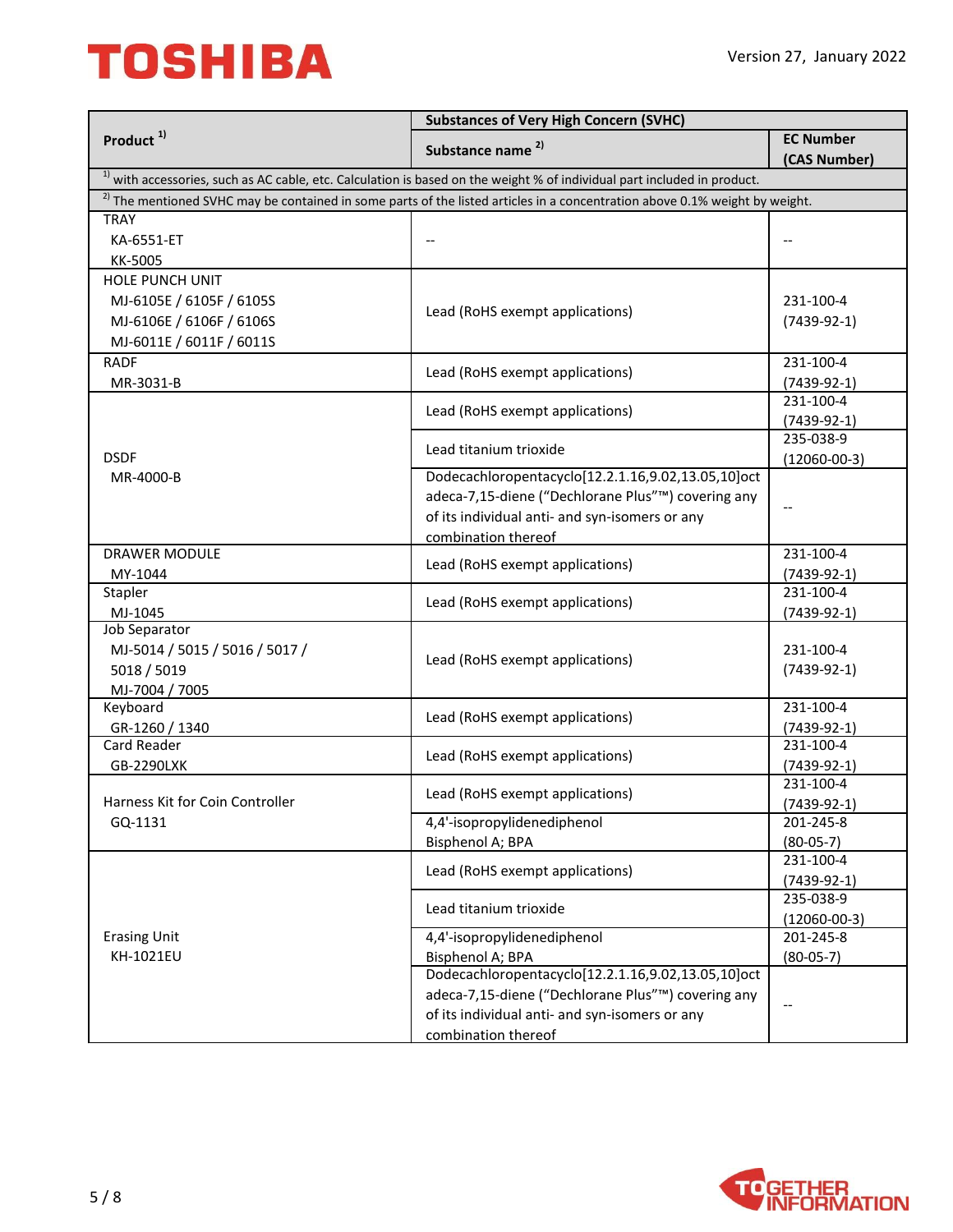| <b>EC Number</b><br>Substance name <sup>2)</sup><br>(CAS Number)<br>$1$ ) with accessories, such as AC cable, etc. Calculation is based on the weight % of individual part included in product.<br><sup>2)</sup> The mentioned SVHC may be contained in some parts of the listed articles in a concentration above 0.1% weight by weight.<br>System Options for Multifunction Printers <sup>3)</sup><br><b>FAX BOARD</b><br>231-100-4<br>Lead (RoHS exempt applications)<br>GD-1370EU / 1380<br>$(7439-92-1)$<br><b>BLUETOOTH ANTENNA</b><br>231-100-4<br>Lead (RoHS exempt applications)<br>GN-4020 / 1180 / 1160 / 4030<br>$(7439-92-1)$<br>231-100-4<br>Lead (RoHS exempt applications)<br>Post Script Kit<br>$(7439-92-1)$<br>235-038-9<br>GA-1350L / 1350H<br>Lead titanium trioxide<br>$(12060 - 00 - 3)$<br>Memory Option<br>$\overline{231}$ -100-4<br>Lead (RoHS exempt applications)<br>GC-1410 / 1430 / 1440 / 1450<br>$(7439-92-1)$<br>FIPS+HDD<br>231-100-4<br>Lead (RoHS exempt applications)<br>$(7439-92-1)$<br>GE-1230 / 1240 / 1250<br>231-100-4<br>Lead (RoHS exempt applications)<br>USB HUB<br>$(7439-92-1)$<br>235-038-9<br>GR-1310<br>Lead titanium trioxide<br>$(12060 - 00 - 3)$<br>Consumables for Multifunction Printers <sup>3)</sup><br>$-$<br>$\overline{\phantom{a}}$<br><b>Options for Barcode Systems 4)</b><br>Mechanical Options for Barcode Systems <sup>4)</sup><br><b>BATTERY</b><br>B-EP802-BT-QM-R<br>231-100-4<br>Lead (RoHS exempt applications)<br>B-EP804-BT-QM-R<br>$(7439-92-1)$<br>B-FP803-BT-QM-R<br>B-FP803-BTH-QM-R<br><b>CUTTER MODULE</b><br>B-7208-QM-R<br>B-EV204-F-QM-R<br>B-EV204-P-QM-R<br>B-EX204-QM-R<br>B-EX204-R-QM-R<br>231-100-4<br>B-EX206-QM-R<br>Lead (RoHS exempt applications)<br>B-FV204D-F-QM-R<br>$(7439-92-1)$<br>B-FV204D-P-QM-R<br>B-FV204T-F-QM-R<br>B-SA204P-QM-R<br>B-SA204-QM-R<br>B-SX208-QM-R<br>BA204-QM-S<br><b>MEDIA STAND</b><br>231-100-4<br>Lead (RoHS exempt applications)<br>B-EV904-PH-QM-R<br>$(7439-92-1)$<br>B-FV904-PH-QM-R |                       | <b>Substances of Very High Concern (SVHC)</b> |  |
|--------------------------------------------------------------------------------------------------------------------------------------------------------------------------------------------------------------------------------------------------------------------------------------------------------------------------------------------------------------------------------------------------------------------------------------------------------------------------------------------------------------------------------------------------------------------------------------------------------------------------------------------------------------------------------------------------------------------------------------------------------------------------------------------------------------------------------------------------------------------------------------------------------------------------------------------------------------------------------------------------------------------------------------------------------------------------------------------------------------------------------------------------------------------------------------------------------------------------------------------------------------------------------------------------------------------------------------------------------------------------------------------------------------------------------------------------------------------------------------------------------------------------------------------------------------------------------------------------------------------------------------------------------------------------------------------------------------------------------------------------------------------------------------------------------------------------------------------------------------------------------------------------------------------------------------------------------------------------------------------------------------------------|-----------------------|-----------------------------------------------|--|
|                                                                                                                                                                                                                                                                                                                                                                                                                                                                                                                                                                                                                                                                                                                                                                                                                                                                                                                                                                                                                                                                                                                                                                                                                                                                                                                                                                                                                                                                                                                                                                                                                                                                                                                                                                                                                                                                                                                                                                                                                          | Product <sup>1)</sup> |                                               |  |
|                                                                                                                                                                                                                                                                                                                                                                                                                                                                                                                                                                                                                                                                                                                                                                                                                                                                                                                                                                                                                                                                                                                                                                                                                                                                                                                                                                                                                                                                                                                                                                                                                                                                                                                                                                                                                                                                                                                                                                                                                          |                       |                                               |  |
|                                                                                                                                                                                                                                                                                                                                                                                                                                                                                                                                                                                                                                                                                                                                                                                                                                                                                                                                                                                                                                                                                                                                                                                                                                                                                                                                                                                                                                                                                                                                                                                                                                                                                                                                                                                                                                                                                                                                                                                                                          |                       |                                               |  |
|                                                                                                                                                                                                                                                                                                                                                                                                                                                                                                                                                                                                                                                                                                                                                                                                                                                                                                                                                                                                                                                                                                                                                                                                                                                                                                                                                                                                                                                                                                                                                                                                                                                                                                                                                                                                                                                                                                                                                                                                                          |                       |                                               |  |
|                                                                                                                                                                                                                                                                                                                                                                                                                                                                                                                                                                                                                                                                                                                                                                                                                                                                                                                                                                                                                                                                                                                                                                                                                                                                                                                                                                                                                                                                                                                                                                                                                                                                                                                                                                                                                                                                                                                                                                                                                          |                       |                                               |  |
|                                                                                                                                                                                                                                                                                                                                                                                                                                                                                                                                                                                                                                                                                                                                                                                                                                                                                                                                                                                                                                                                                                                                                                                                                                                                                                                                                                                                                                                                                                                                                                                                                                                                                                                                                                                                                                                                                                                                                                                                                          |                       |                                               |  |
|                                                                                                                                                                                                                                                                                                                                                                                                                                                                                                                                                                                                                                                                                                                                                                                                                                                                                                                                                                                                                                                                                                                                                                                                                                                                                                                                                                                                                                                                                                                                                                                                                                                                                                                                                                                                                                                                                                                                                                                                                          |                       |                                               |  |
|                                                                                                                                                                                                                                                                                                                                                                                                                                                                                                                                                                                                                                                                                                                                                                                                                                                                                                                                                                                                                                                                                                                                                                                                                                                                                                                                                                                                                                                                                                                                                                                                                                                                                                                                                                                                                                                                                                                                                                                                                          |                       |                                               |  |
|                                                                                                                                                                                                                                                                                                                                                                                                                                                                                                                                                                                                                                                                                                                                                                                                                                                                                                                                                                                                                                                                                                                                                                                                                                                                                                                                                                                                                                                                                                                                                                                                                                                                                                                                                                                                                                                                                                                                                                                                                          |                       |                                               |  |
|                                                                                                                                                                                                                                                                                                                                                                                                                                                                                                                                                                                                                                                                                                                                                                                                                                                                                                                                                                                                                                                                                                                                                                                                                                                                                                                                                                                                                                                                                                                                                                                                                                                                                                                                                                                                                                                                                                                                                                                                                          |                       |                                               |  |
|                                                                                                                                                                                                                                                                                                                                                                                                                                                                                                                                                                                                                                                                                                                                                                                                                                                                                                                                                                                                                                                                                                                                                                                                                                                                                                                                                                                                                                                                                                                                                                                                                                                                                                                                                                                                                                                                                                                                                                                                                          |                       |                                               |  |
|                                                                                                                                                                                                                                                                                                                                                                                                                                                                                                                                                                                                                                                                                                                                                                                                                                                                                                                                                                                                                                                                                                                                                                                                                                                                                                                                                                                                                                                                                                                                                                                                                                                                                                                                                                                                                                                                                                                                                                                                                          |                       |                                               |  |
|                                                                                                                                                                                                                                                                                                                                                                                                                                                                                                                                                                                                                                                                                                                                                                                                                                                                                                                                                                                                                                                                                                                                                                                                                                                                                                                                                                                                                                                                                                                                                                                                                                                                                                                                                                                                                                                                                                                                                                                                                          |                       |                                               |  |
|                                                                                                                                                                                                                                                                                                                                                                                                                                                                                                                                                                                                                                                                                                                                                                                                                                                                                                                                                                                                                                                                                                                                                                                                                                                                                                                                                                                                                                                                                                                                                                                                                                                                                                                                                                                                                                                                                                                                                                                                                          |                       |                                               |  |
|                                                                                                                                                                                                                                                                                                                                                                                                                                                                                                                                                                                                                                                                                                                                                                                                                                                                                                                                                                                                                                                                                                                                                                                                                                                                                                                                                                                                                                                                                                                                                                                                                                                                                                                                                                                                                                                                                                                                                                                                                          |                       |                                               |  |
|                                                                                                                                                                                                                                                                                                                                                                                                                                                                                                                                                                                                                                                                                                                                                                                                                                                                                                                                                                                                                                                                                                                                                                                                                                                                                                                                                                                                                                                                                                                                                                                                                                                                                                                                                                                                                                                                                                                                                                                                                          |                       |                                               |  |
|                                                                                                                                                                                                                                                                                                                                                                                                                                                                                                                                                                                                                                                                                                                                                                                                                                                                                                                                                                                                                                                                                                                                                                                                                                                                                                                                                                                                                                                                                                                                                                                                                                                                                                                                                                                                                                                                                                                                                                                                                          |                       |                                               |  |
|                                                                                                                                                                                                                                                                                                                                                                                                                                                                                                                                                                                                                                                                                                                                                                                                                                                                                                                                                                                                                                                                                                                                                                                                                                                                                                                                                                                                                                                                                                                                                                                                                                                                                                                                                                                                                                                                                                                                                                                                                          |                       |                                               |  |
|                                                                                                                                                                                                                                                                                                                                                                                                                                                                                                                                                                                                                                                                                                                                                                                                                                                                                                                                                                                                                                                                                                                                                                                                                                                                                                                                                                                                                                                                                                                                                                                                                                                                                                                                                                                                                                                                                                                                                                                                                          |                       |                                               |  |
|                                                                                                                                                                                                                                                                                                                                                                                                                                                                                                                                                                                                                                                                                                                                                                                                                                                                                                                                                                                                                                                                                                                                                                                                                                                                                                                                                                                                                                                                                                                                                                                                                                                                                                                                                                                                                                                                                                                                                                                                                          |                       |                                               |  |
|                                                                                                                                                                                                                                                                                                                                                                                                                                                                                                                                                                                                                                                                                                                                                                                                                                                                                                                                                                                                                                                                                                                                                                                                                                                                                                                                                                                                                                                                                                                                                                                                                                                                                                                                                                                                                                                                                                                                                                                                                          |                       |                                               |  |
|                                                                                                                                                                                                                                                                                                                                                                                                                                                                                                                                                                                                                                                                                                                                                                                                                                                                                                                                                                                                                                                                                                                                                                                                                                                                                                                                                                                                                                                                                                                                                                                                                                                                                                                                                                                                                                                                                                                                                                                                                          |                       |                                               |  |
|                                                                                                                                                                                                                                                                                                                                                                                                                                                                                                                                                                                                                                                                                                                                                                                                                                                                                                                                                                                                                                                                                                                                                                                                                                                                                                                                                                                                                                                                                                                                                                                                                                                                                                                                                                                                                                                                                                                                                                                                                          |                       |                                               |  |
|                                                                                                                                                                                                                                                                                                                                                                                                                                                                                                                                                                                                                                                                                                                                                                                                                                                                                                                                                                                                                                                                                                                                                                                                                                                                                                                                                                                                                                                                                                                                                                                                                                                                                                                                                                                                                                                                                                                                                                                                                          |                       |                                               |  |
|                                                                                                                                                                                                                                                                                                                                                                                                                                                                                                                                                                                                                                                                                                                                                                                                                                                                                                                                                                                                                                                                                                                                                                                                                                                                                                                                                                                                                                                                                                                                                                                                                                                                                                                                                                                                                                                                                                                                                                                                                          |                       |                                               |  |
|                                                                                                                                                                                                                                                                                                                                                                                                                                                                                                                                                                                                                                                                                                                                                                                                                                                                                                                                                                                                                                                                                                                                                                                                                                                                                                                                                                                                                                                                                                                                                                                                                                                                                                                                                                                                                                                                                                                                                                                                                          |                       |                                               |  |
|                                                                                                                                                                                                                                                                                                                                                                                                                                                                                                                                                                                                                                                                                                                                                                                                                                                                                                                                                                                                                                                                                                                                                                                                                                                                                                                                                                                                                                                                                                                                                                                                                                                                                                                                                                                                                                                                                                                                                                                                                          |                       |                                               |  |
|                                                                                                                                                                                                                                                                                                                                                                                                                                                                                                                                                                                                                                                                                                                                                                                                                                                                                                                                                                                                                                                                                                                                                                                                                                                                                                                                                                                                                                                                                                                                                                                                                                                                                                                                                                                                                                                                                                                                                                                                                          |                       |                                               |  |
|                                                                                                                                                                                                                                                                                                                                                                                                                                                                                                                                                                                                                                                                                                                                                                                                                                                                                                                                                                                                                                                                                                                                                                                                                                                                                                                                                                                                                                                                                                                                                                                                                                                                                                                                                                                                                                                                                                                                                                                                                          |                       |                                               |  |
|                                                                                                                                                                                                                                                                                                                                                                                                                                                                                                                                                                                                                                                                                                                                                                                                                                                                                                                                                                                                                                                                                                                                                                                                                                                                                                                                                                                                                                                                                                                                                                                                                                                                                                                                                                                                                                                                                                                                                                                                                          |                       |                                               |  |
|                                                                                                                                                                                                                                                                                                                                                                                                                                                                                                                                                                                                                                                                                                                                                                                                                                                                                                                                                                                                                                                                                                                                                                                                                                                                                                                                                                                                                                                                                                                                                                                                                                                                                                                                                                                                                                                                                                                                                                                                                          |                       |                                               |  |
|                                                                                                                                                                                                                                                                                                                                                                                                                                                                                                                                                                                                                                                                                                                                                                                                                                                                                                                                                                                                                                                                                                                                                                                                                                                                                                                                                                                                                                                                                                                                                                                                                                                                                                                                                                                                                                                                                                                                                                                                                          |                       |                                               |  |
|                                                                                                                                                                                                                                                                                                                                                                                                                                                                                                                                                                                                                                                                                                                                                                                                                                                                                                                                                                                                                                                                                                                                                                                                                                                                                                                                                                                                                                                                                                                                                                                                                                                                                                                                                                                                                                                                                                                                                                                                                          |                       |                                               |  |
|                                                                                                                                                                                                                                                                                                                                                                                                                                                                                                                                                                                                                                                                                                                                                                                                                                                                                                                                                                                                                                                                                                                                                                                                                                                                                                                                                                                                                                                                                                                                                                                                                                                                                                                                                                                                                                                                                                                                                                                                                          |                       |                                               |  |
|                                                                                                                                                                                                                                                                                                                                                                                                                                                                                                                                                                                                                                                                                                                                                                                                                                                                                                                                                                                                                                                                                                                                                                                                                                                                                                                                                                                                                                                                                                                                                                                                                                                                                                                                                                                                                                                                                                                                                                                                                          |                       |                                               |  |
|                                                                                                                                                                                                                                                                                                                                                                                                                                                                                                                                                                                                                                                                                                                                                                                                                                                                                                                                                                                                                                                                                                                                                                                                                                                                                                                                                                                                                                                                                                                                                                                                                                                                                                                                                                                                                                                                                                                                                                                                                          |                       |                                               |  |
|                                                                                                                                                                                                                                                                                                                                                                                                                                                                                                                                                                                                                                                                                                                                                                                                                                                                                                                                                                                                                                                                                                                                                                                                                                                                                                                                                                                                                                                                                                                                                                                                                                                                                                                                                                                                                                                                                                                                                                                                                          |                       |                                               |  |
|                                                                                                                                                                                                                                                                                                                                                                                                                                                                                                                                                                                                                                                                                                                                                                                                                                                                                                                                                                                                                                                                                                                                                                                                                                                                                                                                                                                                                                                                                                                                                                                                                                                                                                                                                                                                                                                                                                                                                                                                                          |                       |                                               |  |
|                                                                                                                                                                                                                                                                                                                                                                                                                                                                                                                                                                                                                                                                                                                                                                                                                                                                                                                                                                                                                                                                                                                                                                                                                                                                                                                                                                                                                                                                                                                                                                                                                                                                                                                                                                                                                                                                                                                                                                                                                          |                       |                                               |  |
|                                                                                                                                                                                                                                                                                                                                                                                                                                                                                                                                                                                                                                                                                                                                                                                                                                                                                                                                                                                                                                                                                                                                                                                                                                                                                                                                                                                                                                                                                                                                                                                                                                                                                                                                                                                                                                                                                                                                                                                                                          |                       |                                               |  |
|                                                                                                                                                                                                                                                                                                                                                                                                                                                                                                                                                                                                                                                                                                                                                                                                                                                                                                                                                                                                                                                                                                                                                                                                                                                                                                                                                                                                                                                                                                                                                                                                                                                                                                                                                                                                                                                                                                                                                                                                                          |                       |                                               |  |
|                                                                                                                                                                                                                                                                                                                                                                                                                                                                                                                                                                                                                                                                                                                                                                                                                                                                                                                                                                                                                                                                                                                                                                                                                                                                                                                                                                                                                                                                                                                                                                                                                                                                                                                                                                                                                                                                                                                                                                                                                          |                       |                                               |  |
|                                                                                                                                                                                                                                                                                                                                                                                                                                                                                                                                                                                                                                                                                                                                                                                                                                                                                                                                                                                                                                                                                                                                                                                                                                                                                                                                                                                                                                                                                                                                                                                                                                                                                                                                                                                                                                                                                                                                                                                                                          |                       |                                               |  |
|                                                                                                                                                                                                                                                                                                                                                                                                                                                                                                                                                                                                                                                                                                                                                                                                                                                                                                                                                                                                                                                                                                                                                                                                                                                                                                                                                                                                                                                                                                                                                                                                                                                                                                                                                                                                                                                                                                                                                                                                                          |                       |                                               |  |
|                                                                                                                                                                                                                                                                                                                                                                                                                                                                                                                                                                                                                                                                                                                                                                                                                                                                                                                                                                                                                                                                                                                                                                                                                                                                                                                                                                                                                                                                                                                                                                                                                                                                                                                                                                                                                                                                                                                                                                                                                          |                       |                                               |  |

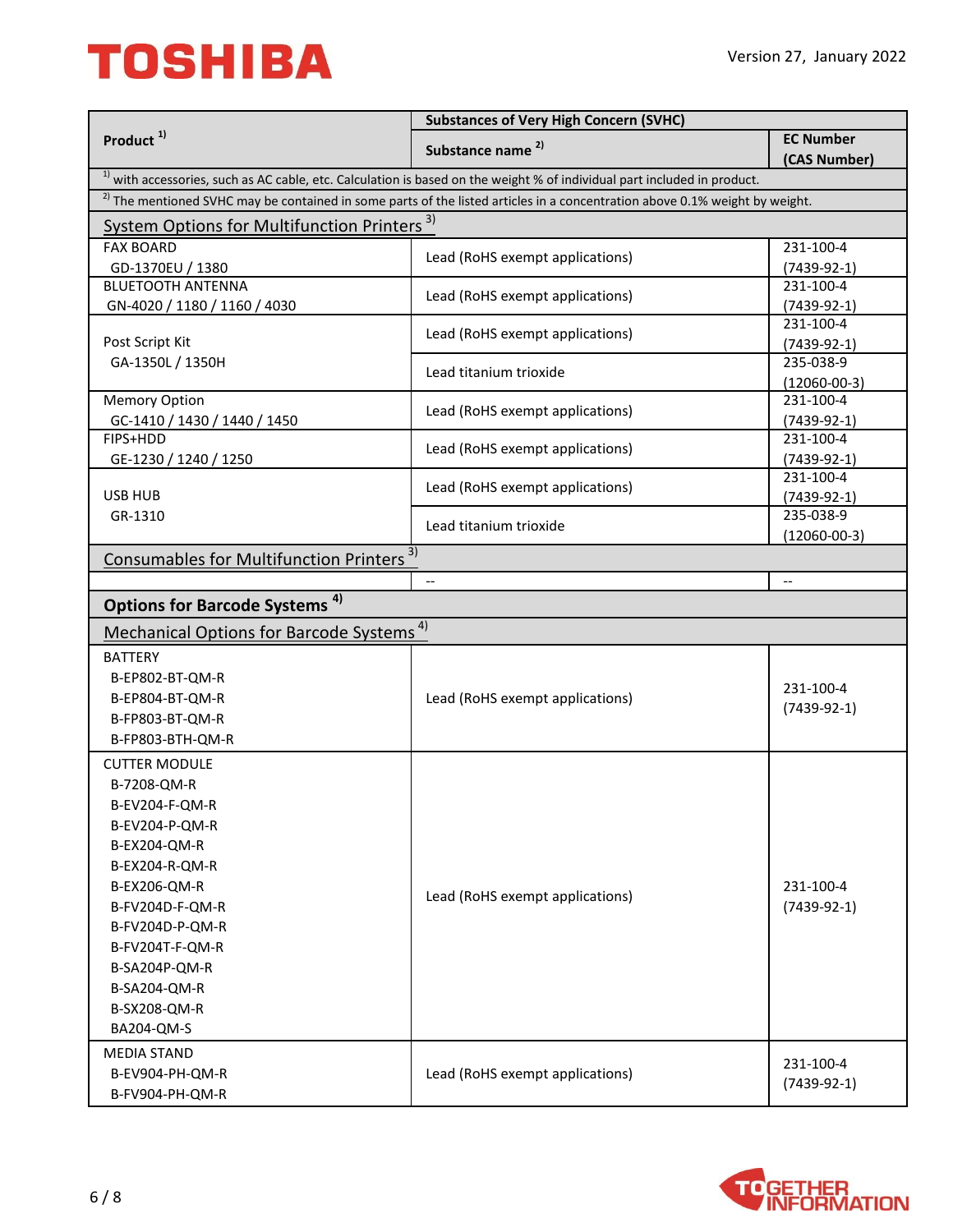| <b>EC Number</b><br>Substance name <sup>2)</sup><br>(CAS Number)<br><sup>1)</sup> with accessories, such as AC cable, etc. Calculation is based on the weight % of individual part included in product.<br>$2)$ The mentioned SVHC may be contained in some parts of the listed articles in a concentration above 0.1% weight by weight.<br>PEEL OFF MODULE<br>B-EV904-H-QM-R<br>B-EX904-HH-QM-R<br>B-EX904-H-QM-R<br>B-EX906-H-QM-R<br>231-100-4<br>B-FV904D-H-QM-R<br>Lead (RoHS exempt applications)<br>$(7439-92-1)$<br>B-FV904T-H-QM-R<br>B-SA904-H-QM-R<br>B-SA904P-H-QM-R<br>B-SX908-H-QM-R<br>BA904-H-QM-S<br>POWER ADAPTOR<br>B-EP800-AC-QM-R<br>231-100-4<br>Lead (RoHS exempt applications)<br>B-EP800-DC48-QM-R<br>$(7439-92-1)$<br>B-EP802-DC12-QM-R<br>B-EV904-AC-QM-R<br>POWER CORD<br>231-100-4<br>Lead (RoHS exempt applications)<br>B-FP800-DCJA-QM-R<br>$(7439-92-1)$<br>B-EX804-PW-EU-R<br>RADIO MODULE<br>B-EX700-RFID-U4-EU-R<br>231-100-4<br>Lead (RoHS exempt applications)<br>B-EX706-RFID-U4-EU-R<br>$(7439-92-1)$<br>BA704-RFID-U4-EU-S<br><b>RIBBON SAVE MODULE</b><br>231-100-4<br>Lead (RoHS exempt applications)<br>B-EX904-R-QM-R<br>$(7439-92-1)$<br>B-SX908-R-QM-R<br><b>DAMPER</b><br>231-100-4<br>Lead (RoHS exempt applications)<br>$(7439-92-1)$<br>B-EX904-DP-QM-R<br>System Options for Barcode Systems <sup>4)</sup><br><b>INTERFACE BOARD</b><br>B-EX700-CEN-QM-R<br>B-EX700-IO-QM-R<br>231-100-4<br>B-EX700-RS-QM-R<br>Lead (RoHS exempt applications)<br>$(7439-92-1)$<br>B-SA704-IO-QM-R<br>B-SA704-RS-QM-R<br>B-SA704-RTC-QM-R<br>BA700-RS-QM-S<br><b>RADIO CARD</b><br>B-EP700-WLAN-QM-R<br>B-EX700-WLAN2-QM-R<br>231-100-4<br>B-EX700-WLAN-QM-R<br>Lead (RoHS exempt applications)<br>B-FV700-WLAN-QM-R<br>$(7439-92-1)$<br>B-FV704D-BLTH-QM-R<br>B-FV704T-BLTH-QM-R |                       | <b>Substances of Very High Concern (SVHC)</b> |  |
|----------------------------------------------------------------------------------------------------------------------------------------------------------------------------------------------------------------------------------------------------------------------------------------------------------------------------------------------------------------------------------------------------------------------------------------------------------------------------------------------------------------------------------------------------------------------------------------------------------------------------------------------------------------------------------------------------------------------------------------------------------------------------------------------------------------------------------------------------------------------------------------------------------------------------------------------------------------------------------------------------------------------------------------------------------------------------------------------------------------------------------------------------------------------------------------------------------------------------------------------------------------------------------------------------------------------------------------------------------------------------------------------------------------------------------------------------------------------------------------------------------------------------------------------------------------------------------------------------------------------------------------------------------------------------------------------------------------------------------------------------------------------------------------------------------------------|-----------------------|-----------------------------------------------|--|
|                                                                                                                                                                                                                                                                                                                                                                                                                                                                                                                                                                                                                                                                                                                                                                                                                                                                                                                                                                                                                                                                                                                                                                                                                                                                                                                                                                                                                                                                                                                                                                                                                                                                                                                                                                                                                      | Product <sup>1)</sup> |                                               |  |
|                                                                                                                                                                                                                                                                                                                                                                                                                                                                                                                                                                                                                                                                                                                                                                                                                                                                                                                                                                                                                                                                                                                                                                                                                                                                                                                                                                                                                                                                                                                                                                                                                                                                                                                                                                                                                      |                       |                                               |  |
|                                                                                                                                                                                                                                                                                                                                                                                                                                                                                                                                                                                                                                                                                                                                                                                                                                                                                                                                                                                                                                                                                                                                                                                                                                                                                                                                                                                                                                                                                                                                                                                                                                                                                                                                                                                                                      |                       |                                               |  |
|                                                                                                                                                                                                                                                                                                                                                                                                                                                                                                                                                                                                                                                                                                                                                                                                                                                                                                                                                                                                                                                                                                                                                                                                                                                                                                                                                                                                                                                                                                                                                                                                                                                                                                                                                                                                                      |                       |                                               |  |
|                                                                                                                                                                                                                                                                                                                                                                                                                                                                                                                                                                                                                                                                                                                                                                                                                                                                                                                                                                                                                                                                                                                                                                                                                                                                                                                                                                                                                                                                                                                                                                                                                                                                                                                                                                                                                      |                       |                                               |  |
|                                                                                                                                                                                                                                                                                                                                                                                                                                                                                                                                                                                                                                                                                                                                                                                                                                                                                                                                                                                                                                                                                                                                                                                                                                                                                                                                                                                                                                                                                                                                                                                                                                                                                                                                                                                                                      |                       |                                               |  |
|                                                                                                                                                                                                                                                                                                                                                                                                                                                                                                                                                                                                                                                                                                                                                                                                                                                                                                                                                                                                                                                                                                                                                                                                                                                                                                                                                                                                                                                                                                                                                                                                                                                                                                                                                                                                                      |                       |                                               |  |
|                                                                                                                                                                                                                                                                                                                                                                                                                                                                                                                                                                                                                                                                                                                                                                                                                                                                                                                                                                                                                                                                                                                                                                                                                                                                                                                                                                                                                                                                                                                                                                                                                                                                                                                                                                                                                      |                       |                                               |  |
|                                                                                                                                                                                                                                                                                                                                                                                                                                                                                                                                                                                                                                                                                                                                                                                                                                                                                                                                                                                                                                                                                                                                                                                                                                                                                                                                                                                                                                                                                                                                                                                                                                                                                                                                                                                                                      |                       |                                               |  |
|                                                                                                                                                                                                                                                                                                                                                                                                                                                                                                                                                                                                                                                                                                                                                                                                                                                                                                                                                                                                                                                                                                                                                                                                                                                                                                                                                                                                                                                                                                                                                                                                                                                                                                                                                                                                                      |                       |                                               |  |
|                                                                                                                                                                                                                                                                                                                                                                                                                                                                                                                                                                                                                                                                                                                                                                                                                                                                                                                                                                                                                                                                                                                                                                                                                                                                                                                                                                                                                                                                                                                                                                                                                                                                                                                                                                                                                      |                       |                                               |  |
|                                                                                                                                                                                                                                                                                                                                                                                                                                                                                                                                                                                                                                                                                                                                                                                                                                                                                                                                                                                                                                                                                                                                                                                                                                                                                                                                                                                                                                                                                                                                                                                                                                                                                                                                                                                                                      |                       |                                               |  |
|                                                                                                                                                                                                                                                                                                                                                                                                                                                                                                                                                                                                                                                                                                                                                                                                                                                                                                                                                                                                                                                                                                                                                                                                                                                                                                                                                                                                                                                                                                                                                                                                                                                                                                                                                                                                                      |                       |                                               |  |
|                                                                                                                                                                                                                                                                                                                                                                                                                                                                                                                                                                                                                                                                                                                                                                                                                                                                                                                                                                                                                                                                                                                                                                                                                                                                                                                                                                                                                                                                                                                                                                                                                                                                                                                                                                                                                      |                       |                                               |  |
|                                                                                                                                                                                                                                                                                                                                                                                                                                                                                                                                                                                                                                                                                                                                                                                                                                                                                                                                                                                                                                                                                                                                                                                                                                                                                                                                                                                                                                                                                                                                                                                                                                                                                                                                                                                                                      |                       |                                               |  |
|                                                                                                                                                                                                                                                                                                                                                                                                                                                                                                                                                                                                                                                                                                                                                                                                                                                                                                                                                                                                                                                                                                                                                                                                                                                                                                                                                                                                                                                                                                                                                                                                                                                                                                                                                                                                                      |                       |                                               |  |
|                                                                                                                                                                                                                                                                                                                                                                                                                                                                                                                                                                                                                                                                                                                                                                                                                                                                                                                                                                                                                                                                                                                                                                                                                                                                                                                                                                                                                                                                                                                                                                                                                                                                                                                                                                                                                      |                       |                                               |  |
|                                                                                                                                                                                                                                                                                                                                                                                                                                                                                                                                                                                                                                                                                                                                                                                                                                                                                                                                                                                                                                                                                                                                                                                                                                                                                                                                                                                                                                                                                                                                                                                                                                                                                                                                                                                                                      |                       |                                               |  |
|                                                                                                                                                                                                                                                                                                                                                                                                                                                                                                                                                                                                                                                                                                                                                                                                                                                                                                                                                                                                                                                                                                                                                                                                                                                                                                                                                                                                                                                                                                                                                                                                                                                                                                                                                                                                                      |                       |                                               |  |
|                                                                                                                                                                                                                                                                                                                                                                                                                                                                                                                                                                                                                                                                                                                                                                                                                                                                                                                                                                                                                                                                                                                                                                                                                                                                                                                                                                                                                                                                                                                                                                                                                                                                                                                                                                                                                      |                       |                                               |  |
|                                                                                                                                                                                                                                                                                                                                                                                                                                                                                                                                                                                                                                                                                                                                                                                                                                                                                                                                                                                                                                                                                                                                                                                                                                                                                                                                                                                                                                                                                                                                                                                                                                                                                                                                                                                                                      |                       |                                               |  |
|                                                                                                                                                                                                                                                                                                                                                                                                                                                                                                                                                                                                                                                                                                                                                                                                                                                                                                                                                                                                                                                                                                                                                                                                                                                                                                                                                                                                                                                                                                                                                                                                                                                                                                                                                                                                                      |                       |                                               |  |
|                                                                                                                                                                                                                                                                                                                                                                                                                                                                                                                                                                                                                                                                                                                                                                                                                                                                                                                                                                                                                                                                                                                                                                                                                                                                                                                                                                                                                                                                                                                                                                                                                                                                                                                                                                                                                      |                       |                                               |  |
|                                                                                                                                                                                                                                                                                                                                                                                                                                                                                                                                                                                                                                                                                                                                                                                                                                                                                                                                                                                                                                                                                                                                                                                                                                                                                                                                                                                                                                                                                                                                                                                                                                                                                                                                                                                                                      |                       |                                               |  |
|                                                                                                                                                                                                                                                                                                                                                                                                                                                                                                                                                                                                                                                                                                                                                                                                                                                                                                                                                                                                                                                                                                                                                                                                                                                                                                                                                                                                                                                                                                                                                                                                                                                                                                                                                                                                                      |                       |                                               |  |
|                                                                                                                                                                                                                                                                                                                                                                                                                                                                                                                                                                                                                                                                                                                                                                                                                                                                                                                                                                                                                                                                                                                                                                                                                                                                                                                                                                                                                                                                                                                                                                                                                                                                                                                                                                                                                      |                       |                                               |  |
|                                                                                                                                                                                                                                                                                                                                                                                                                                                                                                                                                                                                                                                                                                                                                                                                                                                                                                                                                                                                                                                                                                                                                                                                                                                                                                                                                                                                                                                                                                                                                                                                                                                                                                                                                                                                                      |                       |                                               |  |
|                                                                                                                                                                                                                                                                                                                                                                                                                                                                                                                                                                                                                                                                                                                                                                                                                                                                                                                                                                                                                                                                                                                                                                                                                                                                                                                                                                                                                                                                                                                                                                                                                                                                                                                                                                                                                      |                       |                                               |  |
|                                                                                                                                                                                                                                                                                                                                                                                                                                                                                                                                                                                                                                                                                                                                                                                                                                                                                                                                                                                                                                                                                                                                                                                                                                                                                                                                                                                                                                                                                                                                                                                                                                                                                                                                                                                                                      |                       |                                               |  |
|                                                                                                                                                                                                                                                                                                                                                                                                                                                                                                                                                                                                                                                                                                                                                                                                                                                                                                                                                                                                                                                                                                                                                                                                                                                                                                                                                                                                                                                                                                                                                                                                                                                                                                                                                                                                                      |                       |                                               |  |
|                                                                                                                                                                                                                                                                                                                                                                                                                                                                                                                                                                                                                                                                                                                                                                                                                                                                                                                                                                                                                                                                                                                                                                                                                                                                                                                                                                                                                                                                                                                                                                                                                                                                                                                                                                                                                      |                       |                                               |  |
|                                                                                                                                                                                                                                                                                                                                                                                                                                                                                                                                                                                                                                                                                                                                                                                                                                                                                                                                                                                                                                                                                                                                                                                                                                                                                                                                                                                                                                                                                                                                                                                                                                                                                                                                                                                                                      |                       |                                               |  |
|                                                                                                                                                                                                                                                                                                                                                                                                                                                                                                                                                                                                                                                                                                                                                                                                                                                                                                                                                                                                                                                                                                                                                                                                                                                                                                                                                                                                                                                                                                                                                                                                                                                                                                                                                                                                                      |                       |                                               |  |
|                                                                                                                                                                                                                                                                                                                                                                                                                                                                                                                                                                                                                                                                                                                                                                                                                                                                                                                                                                                                                                                                                                                                                                                                                                                                                                                                                                                                                                                                                                                                                                                                                                                                                                                                                                                                                      |                       |                                               |  |
|                                                                                                                                                                                                                                                                                                                                                                                                                                                                                                                                                                                                                                                                                                                                                                                                                                                                                                                                                                                                                                                                                                                                                                                                                                                                                                                                                                                                                                                                                                                                                                                                                                                                                                                                                                                                                      |                       |                                               |  |
|                                                                                                                                                                                                                                                                                                                                                                                                                                                                                                                                                                                                                                                                                                                                                                                                                                                                                                                                                                                                                                                                                                                                                                                                                                                                                                                                                                                                                                                                                                                                                                                                                                                                                                                                                                                                                      |                       |                                               |  |
|                                                                                                                                                                                                                                                                                                                                                                                                                                                                                                                                                                                                                                                                                                                                                                                                                                                                                                                                                                                                                                                                                                                                                                                                                                                                                                                                                                                                                                                                                                                                                                                                                                                                                                                                                                                                                      |                       |                                               |  |
|                                                                                                                                                                                                                                                                                                                                                                                                                                                                                                                                                                                                                                                                                                                                                                                                                                                                                                                                                                                                                                                                                                                                                                                                                                                                                                                                                                                                                                                                                                                                                                                                                                                                                                                                                                                                                      |                       |                                               |  |
|                                                                                                                                                                                                                                                                                                                                                                                                                                                                                                                                                                                                                                                                                                                                                                                                                                                                                                                                                                                                                                                                                                                                                                                                                                                                                                                                                                                                                                                                                                                                                                                                                                                                                                                                                                                                                      |                       |                                               |  |
|                                                                                                                                                                                                                                                                                                                                                                                                                                                                                                                                                                                                                                                                                                                                                                                                                                                                                                                                                                                                                                                                                                                                                                                                                                                                                                                                                                                                                                                                                                                                                                                                                                                                                                                                                                                                                      |                       |                                               |  |
|                                                                                                                                                                                                                                                                                                                                                                                                                                                                                                                                                                                                                                                                                                                                                                                                                                                                                                                                                                                                                                                                                                                                                                                                                                                                                                                                                                                                                                                                                                                                                                                                                                                                                                                                                                                                                      |                       |                                               |  |
|                                                                                                                                                                                                                                                                                                                                                                                                                                                                                                                                                                                                                                                                                                                                                                                                                                                                                                                                                                                                                                                                                                                                                                                                                                                                                                                                                                                                                                                                                                                                                                                                                                                                                                                                                                                                                      |                       |                                               |  |
|                                                                                                                                                                                                                                                                                                                                                                                                                                                                                                                                                                                                                                                                                                                                                                                                                                                                                                                                                                                                                                                                                                                                                                                                                                                                                                                                                                                                                                                                                                                                                                                                                                                                                                                                                                                                                      |                       |                                               |  |
|                                                                                                                                                                                                                                                                                                                                                                                                                                                                                                                                                                                                                                                                                                                                                                                                                                                                                                                                                                                                                                                                                                                                                                                                                                                                                                                                                                                                                                                                                                                                                                                                                                                                                                                                                                                                                      |                       |                                               |  |
|                                                                                                                                                                                                                                                                                                                                                                                                                                                                                                                                                                                                                                                                                                                                                                                                                                                                                                                                                                                                                                                                                                                                                                                                                                                                                                                                                                                                                                                                                                                                                                                                                                                                                                                                                                                                                      |                       |                                               |  |
|                                                                                                                                                                                                                                                                                                                                                                                                                                                                                                                                                                                                                                                                                                                                                                                                                                                                                                                                                                                                                                                                                                                                                                                                                                                                                                                                                                                                                                                                                                                                                                                                                                                                                                                                                                                                                      |                       |                                               |  |
|                                                                                                                                                                                                                                                                                                                                                                                                                                                                                                                                                                                                                                                                                                                                                                                                                                                                                                                                                                                                                                                                                                                                                                                                                                                                                                                                                                                                                                                                                                                                                                                                                                                                                                                                                                                                                      |                       |                                               |  |
| BA700-WLAN-QM-S                                                                                                                                                                                                                                                                                                                                                                                                                                                                                                                                                                                                                                                                                                                                                                                                                                                                                                                                                                                                                                                                                                                                                                                                                                                                                                                                                                                                                                                                                                                                                                                                                                                                                                                                                                                                      |                       |                                               |  |